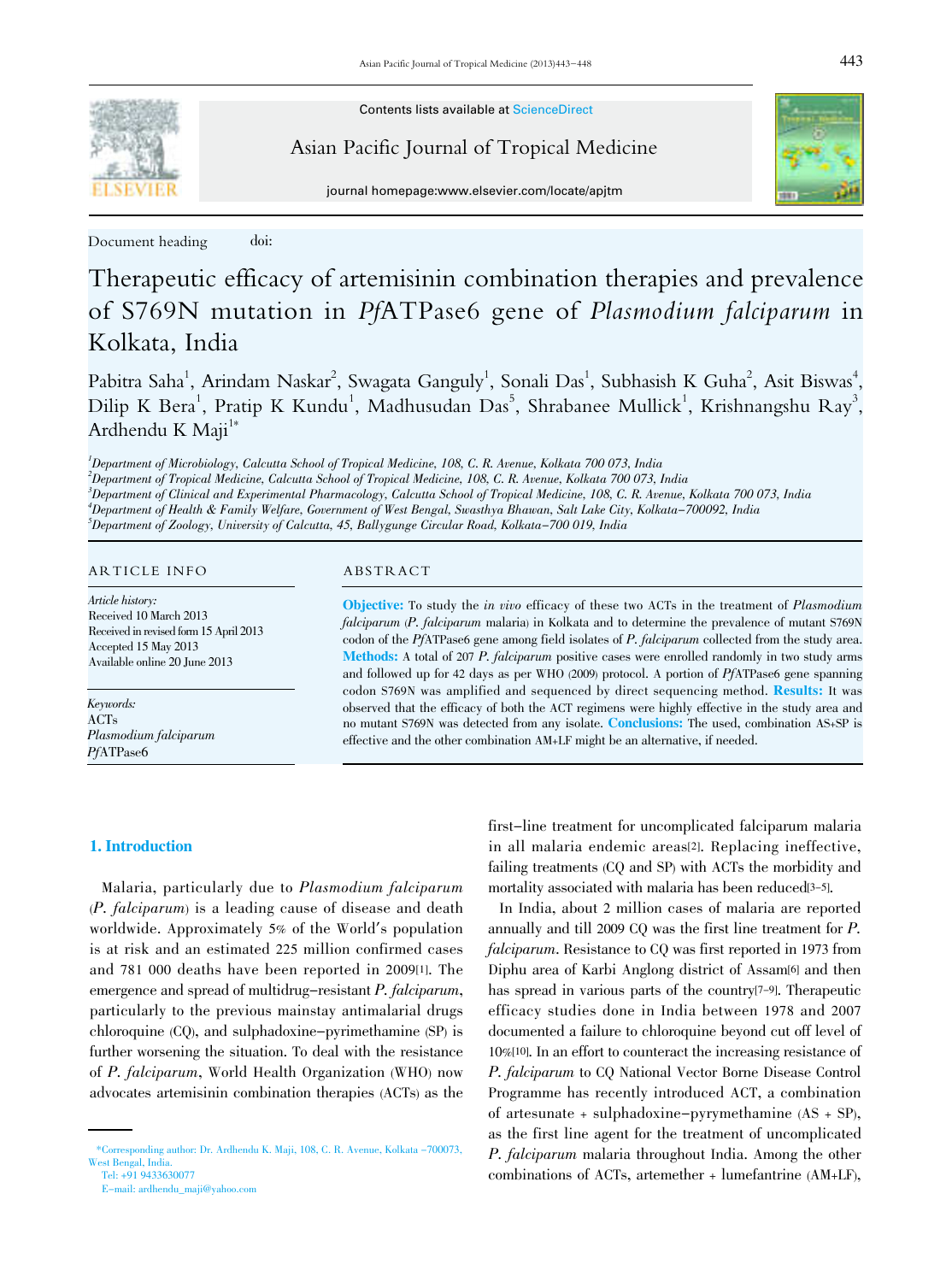not included in the National Drug Policy, but licensed for marketing in India is in frequent use by private practitioners.

 Although artemisinin and its derivatives are the most potent and rapidly acting antimalarials, its resistance has been reported in murine models of malaria<sup>[11]</sup>. More recently, *in* vivo and in vitro artemisinin resistance has been documented among human falciparum malaria infections in South East Asia[12,13]. A recent in vivo randomized, three-arm open label prospective trial of ACTs by Calcutta School of Tropical Medicine in Jalpaiguri district of West Bengal, India has showed a therapeutic failure of 9.5% and 4.1% in AS+SP and AM+LF study arms respectively (unpublished data). Studies provide compelling evidences that artemisinins act by selectively inhibiting *PfATPase6* protein, the only SERCAtype  $Ca^{2+}$ -ATPase in the *P. falciparum* genome, believed to be the primary target for artemisinins[14,15]. A subsequent study in French Guyana showed that S769N PfATPase6 mutation was associated with raised artemether  $IC_{50}$ , and suggested that the mutation may be used as a molecular marker for monitoring artemisinin resistance[16]. The present study was aimed to evaluate the in vivo therapeutic efficacy of two commonly used combinations of ACTs i.e. AS+SP and AM+LF and to investigate the polymorphism at codon S769N of the PfATPase6 gene among P. falciparum field isolates collected from Kolkata, India.

# 2. Materials and methods

# 2.1. Study site and design

 The study was carried out at the Malaria Clinic attached to the Department of Protozoology of the Calcutta School of Tropical Medicine, Kolkata, India from October, 2010 to February, 2011, where the annual parasite index in 2008 was 10.69. In Kolkata, malaria transmission is seasonal (July-December) with predominance of falciparum malaria.

The study was a randomized, two-arm open label prospective trial, for evaluation of clinical and parasitological responses of two ACTs (AS+SP and AM+LF) for treatment of uncomplicated P. falciparum malaria, based on the therapeutic efficacy protocols of WHO[17]. The study protocol was approved by the Institutional Ethics Committee of the Calcutta School of Tropical Medicine.

# 2.2. Screening and enrolment of patients

 The febrile patients from the surrounding areas attending the Malaria Clinic of the Calcutta School of Tropical Medicine were screened for malarial parasite by examining Giemsa stained thick and thin peripheral blood smears. All patients with confirmed P. falciparum mono-infection were explained about the study protocol and requested to participate in the study. Those who fulfilled the following inclusion criteria as per WHO protocol<sup>[17]</sup> were enrolled after obtaining written, informed consent.

 All patients with confirmed P. falciparum infection (asexual parasites 1 000-100 000/  $\mu$  L), with fever (axillary temperature  $\geq 37.5$  °C) or history of fever in preceding 24 h and fulfilling other inclusion criteria were explained about the benefits and risks of the study. Pregnant or lactating mother and children under 5 kg bodyweight were excluded. Patients with other febrile conditions, danger signs[17] or severe malaria were also excluded. Recruited patients were randomized into two study groups by using "Simple Random Sampling without Replacement".

### 2.3. Treatment of enrolled patients

 The therapeutic efficacy of two different regimens of ACTs was evaluated in the present study. The tested ACTs were AS+SP, AM+LF. AS and SP were supplied by NVBDCP, AM+LF were procured from M/S Themis Medicare Limited, India. All the patients were treated as per WHO guidelines[2] for the treatment of Malaria according to their body weight. In AS+SP group, artesunate 4 mg/kg body weight once daily for 3 days and a single dose of SP (25/1.25 mg base/kg body weight) on day 0 were administered. In AM+LF group (a coformulated tablets containing 20 mg of artemether and 120 mg of lumefantrine), a total of six doses were administered at 0, 8, 24, 36, 48, and 60 hours. The number of tablets per dose according to body weight; one tablet for 10-15 kg, two tablets for 15-25 kg, three for 25-35 kg and four for those weighing over 35 kg. Primaquine (PQ) 0.75mg/Kg single dose was given on day 1. Study team directly observed and documented administration of each dose of medication.

#### 2.4. Follow up and study endpoints

 The day, the patient was enrolled and received the first dose of medicine was designated as day 0. Thereafter, the schedule calls for clinical re-assessment were done on day 1, 2, 3, 7, 14, 21, 28, 35 & 42. Patients were advised to return on any day during follow-up period if symptoms recurred without waiting for schedule visit day. During the follow-up visits the axillary temperature was recorded. In addition, thorough clinical examination was carried out to identify the presence of any danger signs of severe and complicated malaria. On the event of occurrence of any such complications the patient was withdrawn from the study and was treated as per existing standard of care for that condition. Blood was collected in EDTA vial on day 0 and any other day on reappearance of parasite for molecular biology studies.

 According to the WHO 42-day follow-up protocol[17] for assessment and monitoring of antimalarial drug efficacy for the treatment of uncomplicated falciparum malaria, the follow-up completed patients met one of the following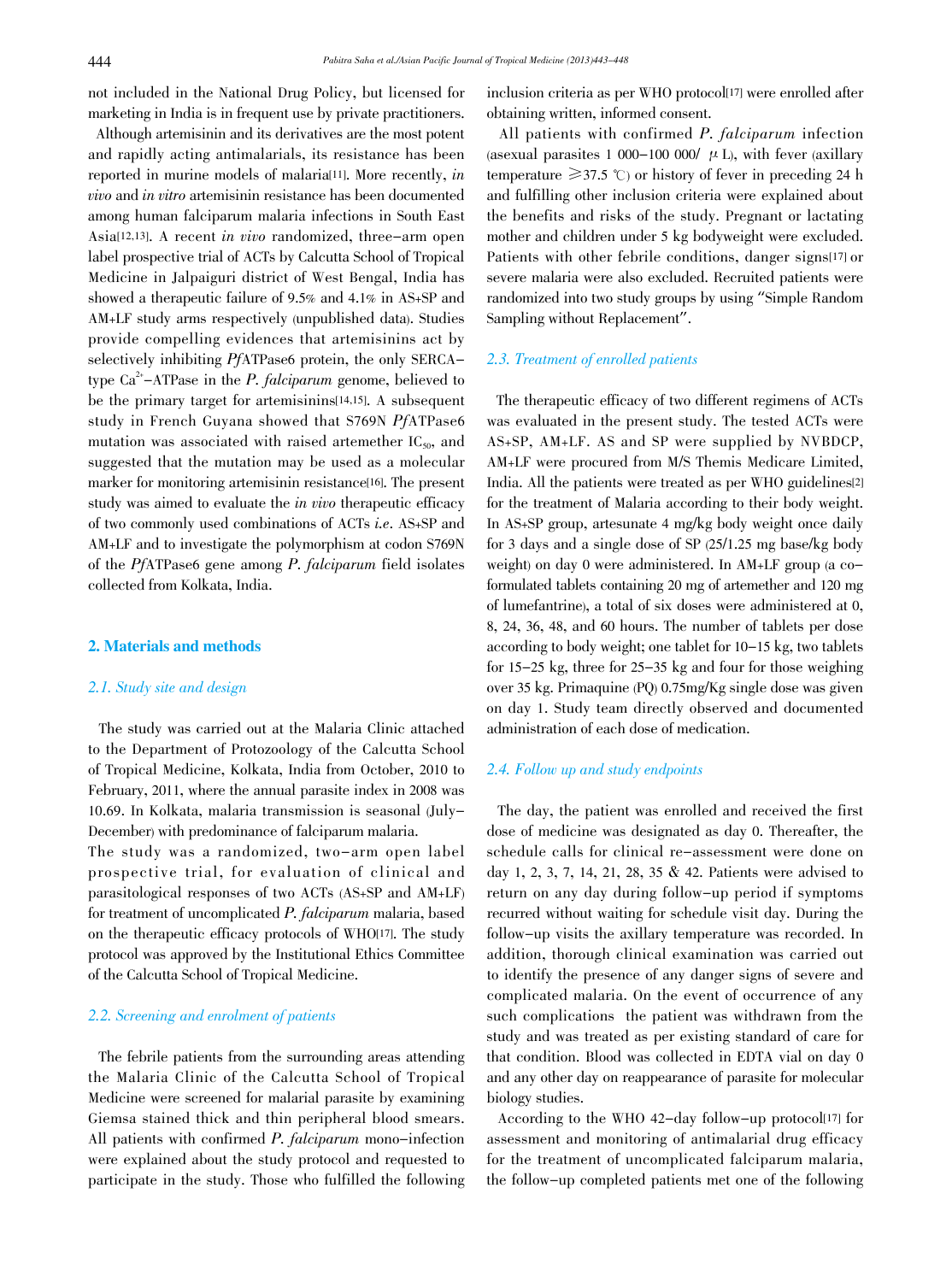clinical endpoints: (1) early treatment failure, (2) late treatment failure, which included late clinical failure and late parasitological failure and (3) adequate clinical and parasitological response .

### 2.5. Statistical analysis

 The data was entered into a standard data entry programme designed by Global Malaria Programme and analyzed by Kaplan-Meier survival curve according to WHO standard procedures (http://www.who.int/malaria/resistance). Statistical software "R" (version 2.13.1) was used to calculate the Z-test value for the comparison of the efficacy of the two study arms and the 95% confidence interval was calculated by Dimension Research calculator (http://www. dimensionresearch.com/resources/resources overview.html).

# 2.6. Laboratory examination

#### 2.6.1. Microscopy and parasite count

 Parasite counts were done on Giemsa-stained thick films and the number of parasites per 200 WBC was counted, assuming a WBC count to be 8 000/ $\mu$  L, parasitaemia was calculated and expressed as per  $\mu$  L of blood. A thick smear was diagnosed as negative on initial review if no parasites were seen in 100 oil immersion fields and 10% of positive and negative slides were crosschecked. Females in child bearing age group were subjected to human chorionic gonadotropin test (TestPack® +Plus™ hCG Urine, Abbott, USA).

#### 2.6.2. DNA extraction and PCR genotyping

Genomic DNA of P. falciparum was isolated from 200  $\mu$  L EDTA blood using QiaAmp DNA minikit as per manufacturer's instructions (Qiagen, Hilden, Germany). Isolated DNA was stored at  $-20$  °C and an aliquot was used as the DNA source for molecular biological study.

 The recrudescence and re-infection of P. falciparum was differentiated by using msp 1 (block 2), msp 2 (block 3) marker genes. The polymorphic repetitive regions of these genes were amplified by nested PCR using the oligonucleotide primers, as described elsewhere[18,19]. All amplification reactions were carried out in a final volume of 20  $\mu$  L which included 2  $\mu$  L of DNA template (genomic DNA for the primary reactions and the product of the primary reaction for the secondary amplification). Oligonucleotide primers were used at final concentrations of 0.3  $\mu$  M in both primary as well as secondary reactions. The reaction mixture contained PCR Buffer, 0.2 mM concentration of each of the four deoxynucleoside triphosphates, and 0.75 U of AmpliTaq polymerase (Perkin Elmer, Branchburg, NJ, USA). The reactions were carried out in the presence of 2 mM MgCl<sub>2</sub> for all oligonucleotide combinations except the msp 2 nested PCR, for which a concentration of 1.5 mM MgCl, was

used. Amplification was performed using a Veriti 96 well Thermal Cycler (Perkin Elmer, Branchburg, NJ, USA) under the following conditions: an initial denaturation at 94  $\degree$ C for 2 min followed by 30 cycles of denaturation at 94  $\degree$ C for 30 s, annealing at 54  $\degree$  for primary PCR (50  $\degree$  for msp 2 nested and 59  $\degree$ C for msp 1 nested) for 1 minute, extension at 72  $\degree$ C for 2 min. The final extension was done at 72  $\degree$ C for 5 min. The PCR products were stored at 4  $\degree$ C until further analysis was done.

 Nested PCR products were analyzed by electrophoresis using 2% agarose gels (performed in TBE buffer). All the distinguishable allelic variants for each marker paired samples were loaded side by side. The gels were stained with Ethidium Bromide and visualized under UV illumination and documented by Gel-Doc system. Gel photographs were analyzed by visual comparison of DNA fragments on base line and recurrent samples.

# 2.6.3. Nested PCR-sequencing assay of PfATPase6

 We analyzed PfATPase6 S769N mutation, which was thought to be associated with artemisinin resistance[14,15], among study isolates. The fragment of PfATPase6 in which S769N is located, was amplified by nested PCR method. The primary amplification was performed by using the oligonucleotide primers PfATPase6-P1, 5′- TTTATTTTCATCTACCGCTATTGTATGTGG-3′ and PfATPase6-P2, 5'- GCATTTATACATCCTTCTCGTTAATCTA AT-3′, as described elsewhere[20], in a reaction mixture of total volume 20  $\mu$  L which consisted of 3  $\mu$  L of genomic DNA, 0.3  $\mu$  M of each primer pair, 0.2 mM of each deoxynucleoside triphosphate (dATP, dTTP, dGTP, dCTP), 2.5 mM  $MgCl<sub>2</sub>$ , PCR buffer, and 1.2 unit of  $Tag$  DNA Polymerase (Perkin Elmer, Branchburg, NJ, USA). Amplification was performed under the following conditions: initial denaturation at 94  $\degree$ C for 3 min, followed by 35 cycles of denaturation at 94  $\degree$ C for 45 sec, annealing at 46  $\degree$ C for 1 min, and extension at 72  $\degree$  for 1 minute and a final extension period at 72  $\degree$ C for 10 min. The nested amplification was done by using the oligonucleotide primers PfATPase6-N1, 5′-CACCTGTACAATCATCAAATAAGAAGG-3′ and PfATPase6-N2, 5′- CTTCTAATTTATAATAATCATCTGTAT TC-3', as described elsewhere<sup>[20]</sup>, in a total volume 50  $\mu$  L with similar reaction mixture described above and using primary product as template. Amplification was performed under the following conditions: initial denaturation at 94  $\degree$ C for 3 min, followed by 35 cycles of denaturation at 94  $\degree$ C for 1 min, annealing at 50  $\degree$  for 1 min, and extension at 72  $\degree$ C for 1 minute and a final extension period at 72  $\degree$ C for 10 min. Secondary PCR products were resolved by electrophoresis on 2% agarose gels and visualized by staining with ethidium bromide. Sequencing reactions were carried out with the ABI Prism Big Dye Terminator cycle sequencing ready reaction kit on a 3730 XL genetic analyzer (Perkin Elmer, Branchburg, NJ, USA) as specified by the manufacturer's protocol. The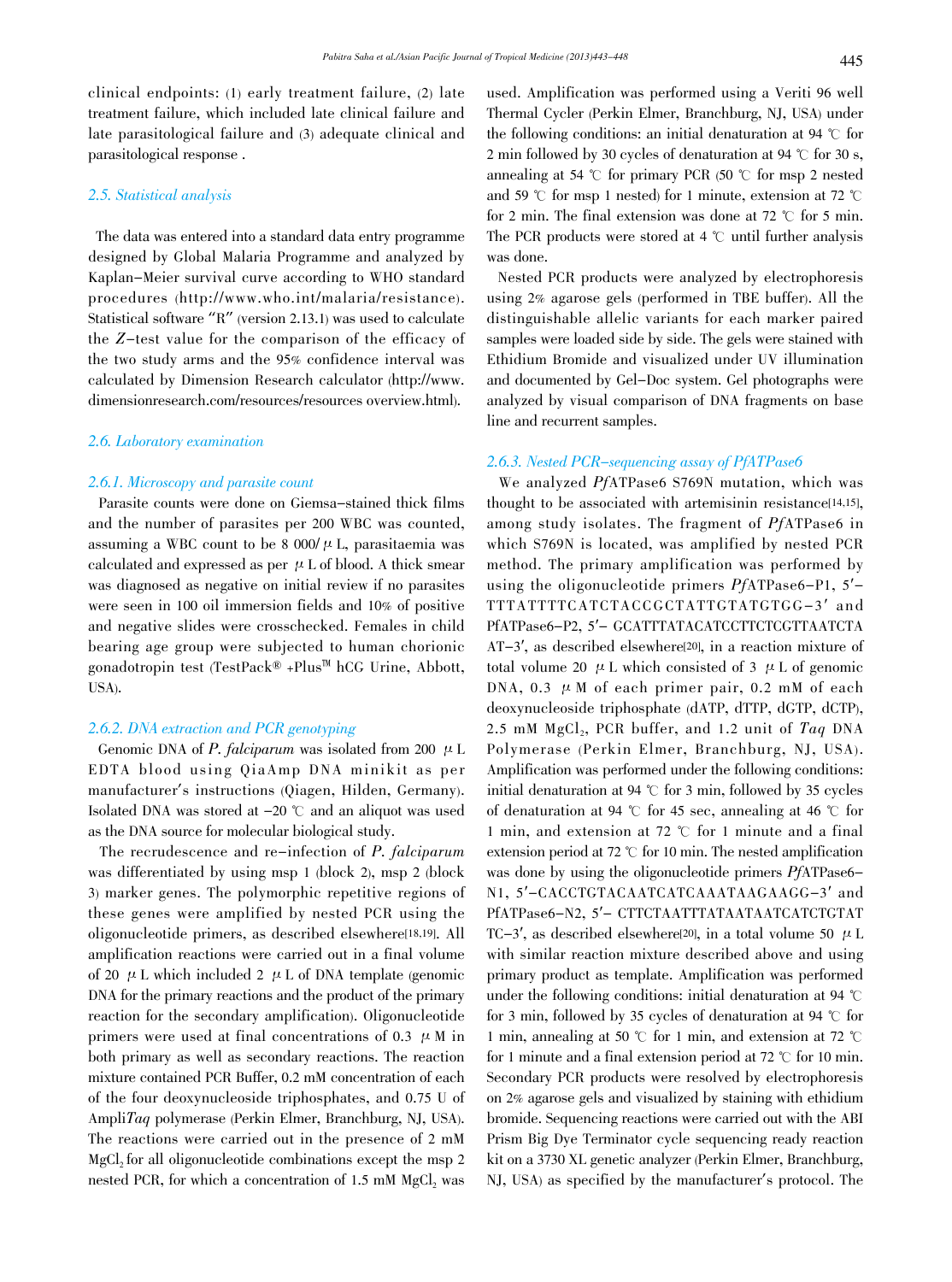sequences of the amplicons were analyzed using the Bioedit Sequence Alignment Editor version 7.0.5.2. The sequences were then aligned using the online sequence alignment tool ClustalW (available at: http: //www.ebi.ac.uk/clustalw).

# 3. Results

### 3.1. In vivo therapeutic efficacy

 Patients were screened between October, 2010 and February, 2011 at the study site. A total of 2 176 patients with fever were screened for malarial parasite, of whom 351 were positive for *P. falciparum*; 189 for *Plasmodium vivax* (P. vivax); and 26 had mixed infections. Among the 351 P. falciparum cases, 207 patients were enrolled into the study and were randomized into two study arms. In AS+SP study arm 102 patients and in AM+LF study arm 105 patients were recruited (Figure 1). The demographic data and clinical parameters of the study groups are summarized in Table 1.



Figure 1. Profile of patients screened, enrolled and completing study protocol.

\* WTH: Withdrawn, LFU: Loss to Follow-up.

 In AS+SP arm, out of 102 patients, three patients withdrew (one on day 1, one on day 2 and one on day 7) their consent from the study and seven patients were lost to follow-up due to movement away from site and could not be traced. End point was reached in 92 cases. No treatment failure case was recorded, so all the cases were classified as ACPR. Therefore, cure rate of AS+SP by per protocol analysis was 100% (95% CI 96.1 - 100.0) (Figure 2).



Figure 2. PCR uncorrected and PCR corrected cure rates by per protocol analysis.

 In AM+LF arm, out of 105 recruited patients, five patients withdrew (three on day 1 and two on day 7) their consent, seven patients were lost to follow-up due to movement away from the site and 93 cases completed 42 days followup. Out of 93, one patient came back with fever and asexual form of P. falciparum was detected on day 26. The msp-1 and msp-2 genotyping of the treatment failure case showed that the recurring parasitaemia was due to recrudescence. Therefore, PCR corrected cure rate of AM+LF was 98.9% (95%  $CI$  94.2 – 100.0) (Figure 2).

 Statistical software "R" (version 2.13.1) was used for two sample tests for proportion. Both the combinations were highly effective and no significant difference was observed between the efficacy of AS+SP and AM+LF  $(Z = 0.997, P =$ 0.159).

# 3.2. Analysis of PfATPase6 mutation

 The complete DNA sequence of the PfATPase6 gene is 4 049-basepairs (bp), and it is located in chromosome 1. The gene contains three exons and three introns. A 1 793 bp fragment spanning the coding region of exon 1 of the PfATPase6 gene was amplified by primary PCR. In the nested reaction, a 645-bp fragment was amplified from the primary amplicon which contain the S769N codon. The nested PCR products were then sequenced.

 Out of 207 isolates, 100 samples (50 samples of AS+SP arm and 50 samples of AM+LF arm) were targeted for sequencing assay which were successfully performed in 92 isolates (45 in AS+SP arm and 47 in AM+LF arm). No S769N mutation was detected in any of the analyzed samples (Figure 3).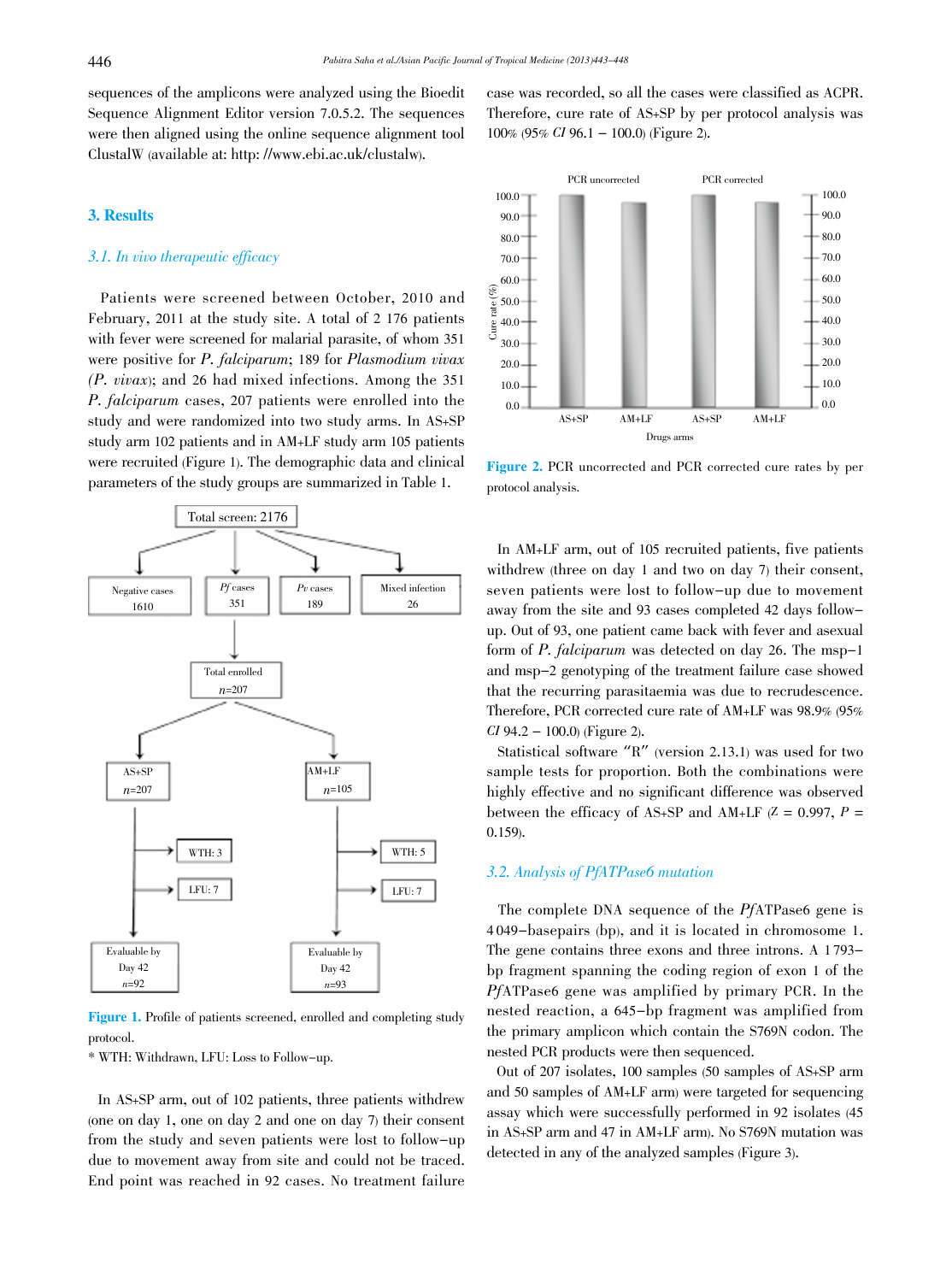# Table 1

Baseline characteristics of the study patients.

|             | Characteristics                |                      |                                |                                           |                     |                  |                                              |
|-------------|--------------------------------|----------------------|--------------------------------|-------------------------------------------|---------------------|------------------|----------------------------------------------|
| StudyArms   | Sex no. $(\% )$                | Weight(kg)           | Age category no.               | Age(year)                                 | Temperature         | Haemoglobin      | Parasite count                               |
|             |                                |                      | $(\%)$                         |                                           | $^{\circ}$ C)       | (g/dL)           | $\left(\text{no}/\mu\right)$                 |
| $AS+SP$     | Male: 67 (67.7)                | $47.9 \pm 12.3$      | $5-15$ : 29 (28.4) 30.3±15.2   |                                           | $37.8 \pm 0.21$     | $11.84 \pm 1.46$ | $8469.0 \pm 15259.2$                         |
| $(n = 102)$ | Female: $35(34.3)(25-77)$      |                      | Adult: 73 (71.6) (9–68)        |                                           | $(37.5 - 38.6)$     | $(9.9 - 15.0)$   | $(1040 - 90000)$                             |
|             |                                | 95\% CI: 45.51-50.29 |                                | 95\% CI: 27.35-33.25                      | 95% CI: 37.76-37.84 |                  | 95% CI: 11.56–12.12 95% CI: 5507.72–11430.28 |
| $AM+LF$     | Male: 62 (59.1)                | $48.2 \pm 13.9$      | $5-15: 35(33.3)$ $29.5\pm16.1$ |                                           | $37.7 \pm 0.39$     | $11.04 \pm 1.15$ | $8176.0 \pm 13655.1$                         |
|             | $(n = 105)$ Female: 43 (17-77) |                      | Adult: $70(66.7)$ $(6-63)$     |                                           | $(37.5 - 40.0)$     | $(8.5 - 14.0)$   | $(1000 - 80000)$                             |
|             | (40.9)                         | 95\% CI: 45.54-50.86 |                                | 95\% CI: 26.42-32.58 95\% CI: 37.63-37.77 |                     |                  | 95% CI: 10.82–11.26 95% CI: 5564.15–10787.85 |



Figure 3. Sequencing image of nested PCR product indicating the polymorphism at codon 769 of PfATPase6 gene.

### 4. Discussion

 Due to the increasing CQ resistance of P. falciparum reported by different studies from various parts of the country[10], Government of India has included ACT (AS+SP) in National Drug Policy for treatment of all uncomplicated P. falciparum in 2010. Previously AS+SP was used in all primary health centers (PHCs) of 117 high risk districts and 256 chloroquine resistant PHCs of 48 districts for the treatment of falciparum malaria. Before the introduction of AS+SP, CQ resistant P. falciparum cases were treated by SP as the second line of treatment. However, SP resistance has developed quickly in other parts of the world following its widespread use[21-24]. During 2001-2007, twenty two studies were conducted in different parts of India and recorded SP failure rate  $0.0\% - 56.7\%$  with a median of 13.6%[25]. As SP is the partner drug of the recommended ACT, so the periodical monitoring of this combination will be helpful. Government of India has recently approved another ACT, AM+LF, for marketing but has not included in the National Drug Policy. AM+LF is a fixed dose combination and frequently used by private practitioners since 2006.

 In this study, we found that both the combinations were well tolerated and produced rapid parasite and fever clearance. Majority of patients of both the study arms were free of parasites within 48 hours and cure rates were very high at the study site where chloroquine resistance is high (66%)[26]. The AS+SP combination was 100% effective against P. falciparum malaria. Studies from other parts of the country showed 0%-4% failure rate with this combination[25]. A recent study by Calcutta School of Tropical Medicine recorded a significant failure rate (9.5%) of AS + SP in Jalpaiguri district of the same state (unpublished data). Although the failure rate was just below the limit (10%) for drug policy change but it is alarming. So, the efficacy of this combination varies in different geographical regions of the same country. In AM+LF combination, we observed a case of treatment failure on day 26, so therapeutic efficacy of this combination is 98.9%. Similar finding was reported from India[27]. By using nested PCR sequencing assay, no PfATPase6 S769N mutation was found in any P. falciparum isolates collected from the study area. The finding is consistent with the results of the in vivo efficacy study. However, single case of treatment failure may be due to inadequate blood levels due to low absorption or altered pharmacokinetics of the drug.

 Both the combinations of ACTs tested in this study were effective for the treatment of uncomplicated falciparum malaria in India. AM+LF might be an alternative choice to AS+SP to the policy makers, if needed.

# Conflicts of interest

 The authors have no conflicts of interest concerning the work reported in this paper.

### Acknowledgements

 We are grateful to the Department of Health and Family Welfare, Government of West Bengal, India for funding the project. We would like to thank especially all the patients who participated in this study and the staff of the Malaria Clinic of Calcutta School of Tropical Medicine. We are grateful to the Director, Calcutta School of Tropical Medicine, for his kind permission to publish the data.